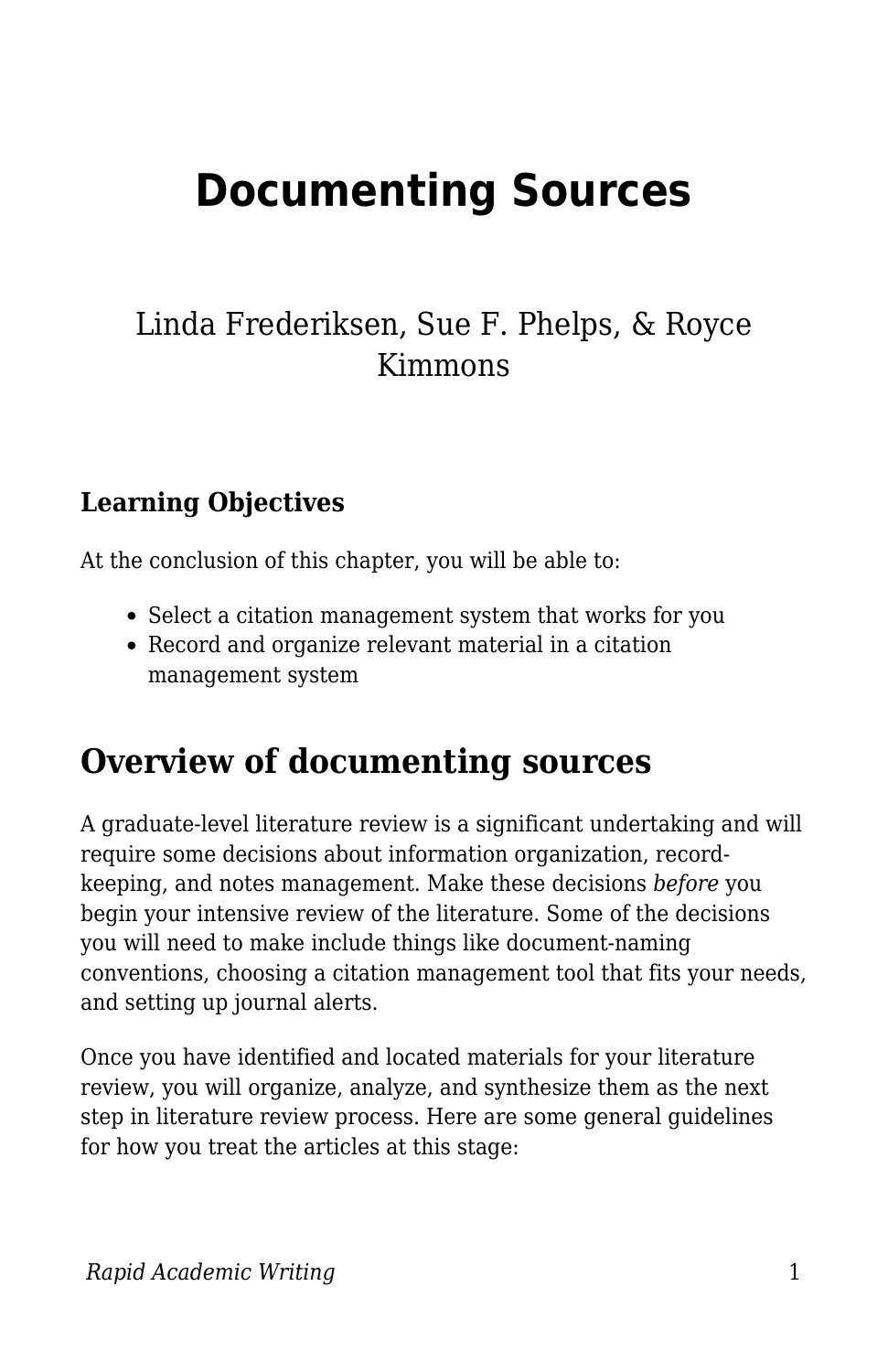- 1. Skim the articles as you gather them to get an idea of the general purpose and content. Focus on the abstract, introduction, first few paragraphs, and the conclusion.
- 2. Record notes and impressions on the article directly in the citation management tool you choose. Record specific aspects or significant keywords of the article that are relevant to your review. General remarks, such as 'good source' or 'interesting idea,' won't help you later on.
- 3. Pay special attention to major trends or patterns, possible gaps in the literature, and relationships among studies, especially noting or highlighting landmark studies that led to subsequent ones in the same area.
- 4. Group the articles into categories or folders, such as topics and subtopics. Also group articles that you have placed within these categories chronologically. You can print out each article and organize the paper copies into categories or you take advantage of technology by using citation management software to store and organize your articles.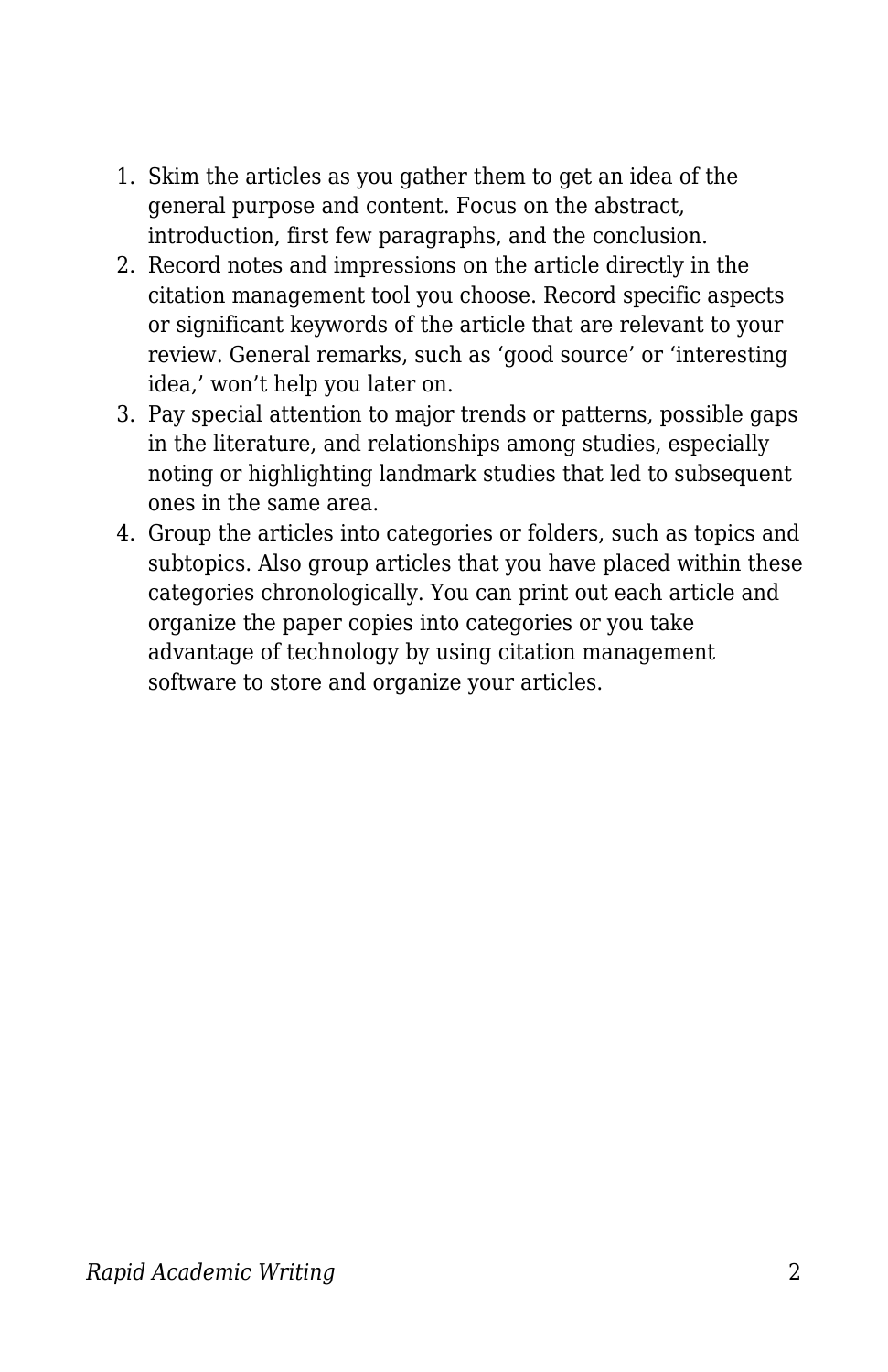

Begin to group sources into broad categories and then organize chronologically or alphabetically by author's last name. Broad general categories might include:

- Themes or Concepts
- Theories
- Policies
- Programs
- Populations
- Methodologies
- Questions for further research

Other broad organization schemes might relate to the PICO or SPICE models mentioned in Chapter 3. We will discuss organization and synthesis in more detail in Chapter 7.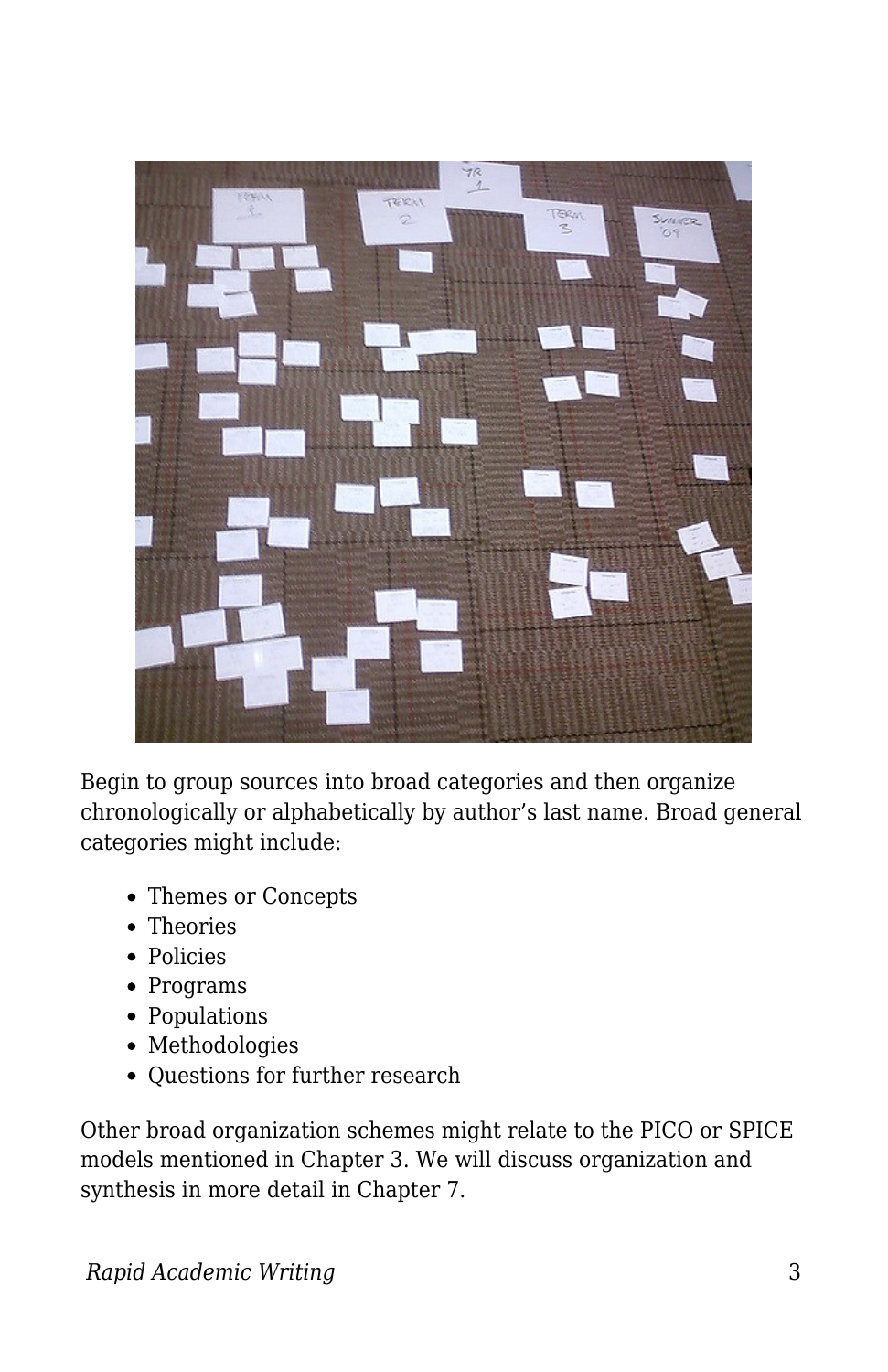5. Develop a standardized naming convention for folders and files. Names should be kept as short as possible whilst also being meaningful, concise, and standardized. For example, PolicyCttee2017 or GuidelinesRegulationsHarrison is more useful than LitReviewArticle1.

Other useful file naming conventions can be found The University of Edinburgh Records Management Office ([2017](https://edtechbooks.org/rapidwriting/lit_rev_conclusion/#ref6) [\[https://edtechbooks.org/-dPB\]\)](https://edtechbooks.org/rapidwriting/lit_rev_conclusion/#ref6). Examples include:

- [Avoid unnecessary repetition and redundancy in file names and](http://www.ed.ac.uk/records-management/records-management/staff-guidance/electronic-records/naming-conventions/repetition) [file paths. \[https://edtechbooks.org/-YYn\]](http://www.ed.ac.uk/records-management/records-management/staff-guidance/electronic-records/naming-conventions/repetition)
- [Use capital letters to delimit words, not spaces or underscores](http://www.ed.ac.uk/records-management/records-management/staff-guidance/electronic-records/naming-conventions/delimit-words) [\[https://edtechbooks.org/-KKT\]](http://www.ed.ac.uk/records-management/records-management/staff-guidance/electronic-records/naming-conventions/delimit-words)
- [When including a personal name in a file name give the family](http://www.ed.ac.uk/records-management/records-management/staff-guidance/electronic-records/naming-conventions/surname) [name first followed by the initials.](http://www.ed.ac.uk/records-management/records-management/staff-guidance/electronic-records/naming-conventions/surname) [\[https://edtechbooks.org/-XLF\]](http://www.ed.ac.uk/records-management/records-management/staff-guidance/electronic-records/naming-conventions/surname)
- [Avoid using common words such as 'draft' or 'letter' at the start](http://www.ed.ac.uk/records-management/records-management/staff-guidance/electronic-records/naming-conventions/common-words) [of file names, unless doing so will make it easier to retrieve the](http://www.ed.ac.uk/records-management/records-management/staff-guidance/electronic-records/naming-conventions/common-words) [record. \[https://edtechbooks.org/-BTv\]](http://www.ed.ac.uk/records-management/records-management/staff-guidance/electronic-records/naming-conventions/common-words)
- [Order the elements in a file name in the most appropriate way](http://www.ed.ac.uk/records-management/records-management/staff-guidance/electronic-records/naming-conventions/ordering) [to retrieve the record. \[https://edtechbooks.org/-DUs\]](http://www.ed.ac.uk/records-management/records-management/staff-guidance/electronic-records/naming-conventions/ordering)
- [Avoid using non-alphanumeric characters in file names.](http://www.ed.ac.uk/records-management/records-management/staff-guidance/electronic-records/naming-conventions/non-ascii-characters) [\[https://edtechbooks.org/-ciM\]](http://www.ed.ac.uk/records-management/records-management/staff-guidance/electronic-records/naming-conventions/non-ascii-characters)

Take the time to think about your organizational system before you begin researching and compiling sources in earnest. "Organizing now will save much time and heartache later." ([Machi & McEvoy, 2012, p.](https://edtechbooks.org/rapidwriting/lit_rev_conclusion/#ref6) [31 \[https://edtechbooks.org/-dPB\]](https://edtechbooks.org/rapidwriting/lit_rev_conclusion/#ref6)).

## **Citation Management Tools**

One of your first decisions – after selecting your topic – will be to determine which citation manager will work the best for you. Citation managers are software packages, such as EndNote or Zotero, used to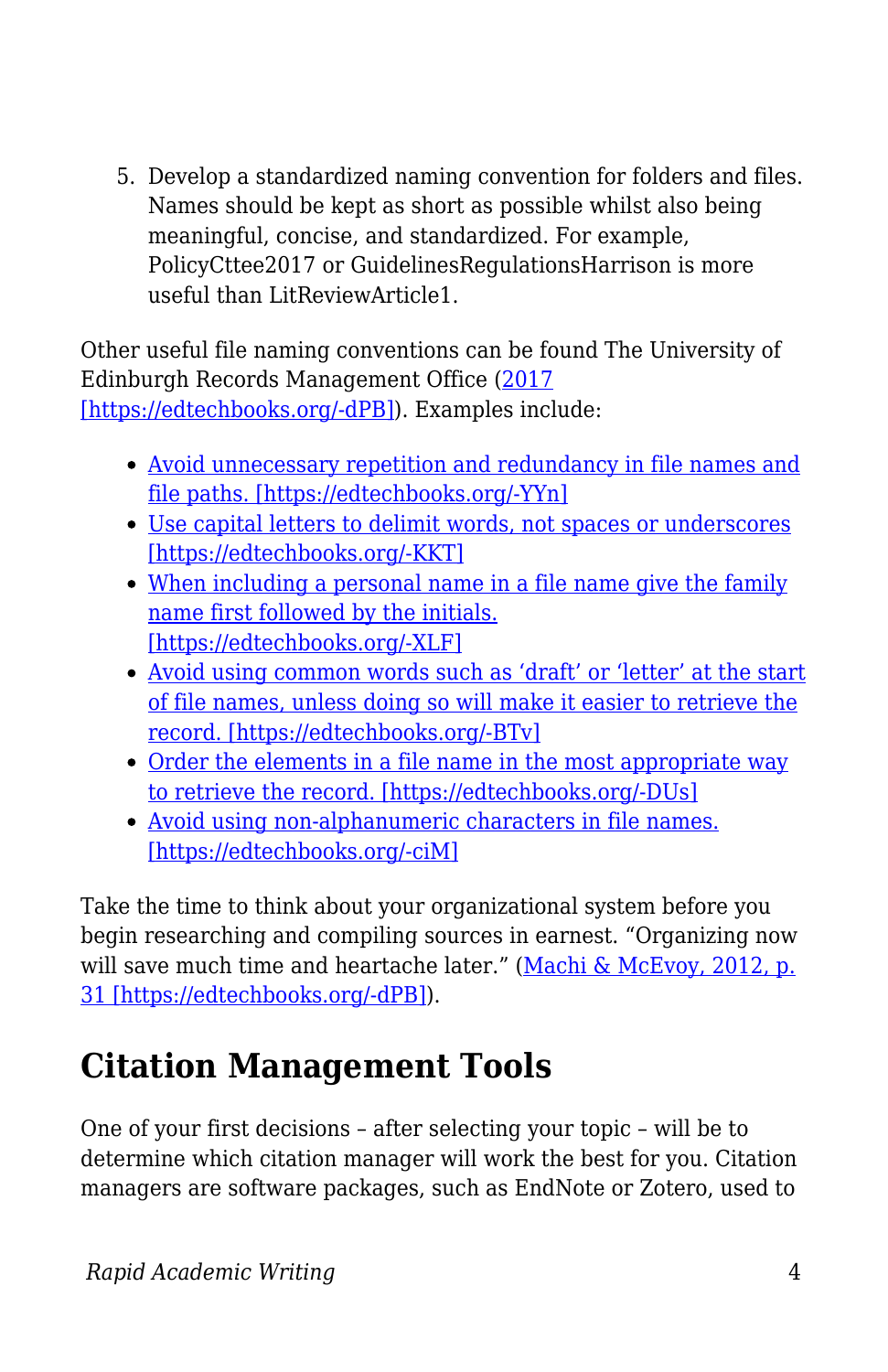create personalized databases of citations and notes. Citation management tools help users:

- import citations from databases, websites, and library catalogs
- create bibliographies
- format citations in a variety of styles such as APA, MLA, Chicago, and more
- manage, categorize, and organize citations and documents
- attach PDFs, images, and notes to citations in your collection.

While most current citation managers are generally similar, individual workflow may determine which tool to use. For example, if you will be working from multiple computers and locations, a web-based tool such as RefWorks and Mendeley will work better for you than a clientbased or centrally hosted website. Other needs to consider when evaluating different citation managers:

- I need to work offline.
- I'll be doing a lot of my research on freely available websites and need to be able to save copies of webpages.
- I'm working on a group project and need to share my references with others.
- I'm not so comfortable with technology and may potentially need a lot of help with my tool.
- I will be working on a mobile device.

### **Tips for choosing the right tool**

There are many tools to choose from and you want to experiment with a few as well as discuss with professional colleagues, fellow students, or faculty before making a final decision on which to use. Choosing a tool ultimately depends on your personal workflow preferences and your needs.

General tips for choosing the right citation management tool: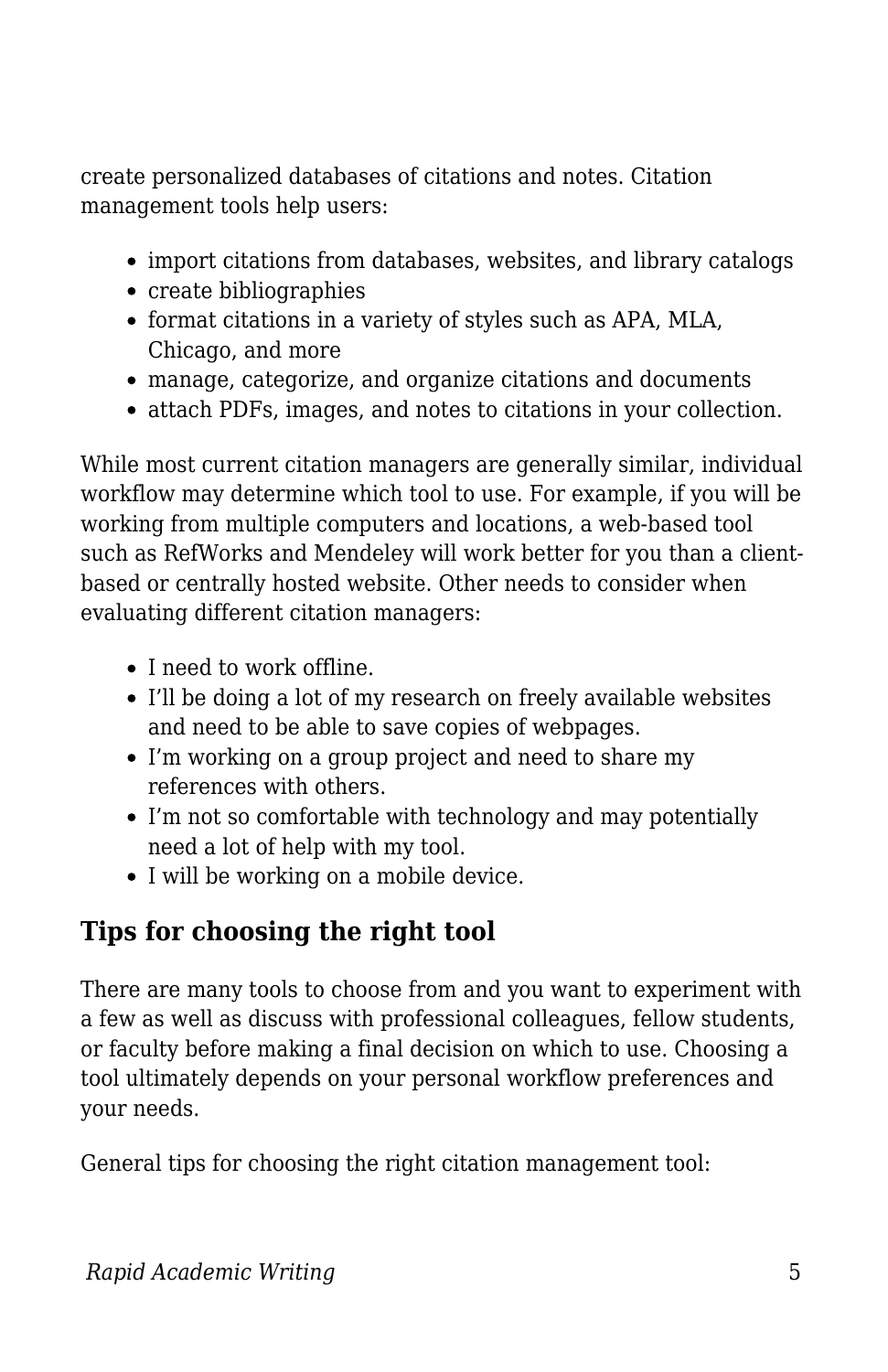- Consult Wikipedia's detailed and updated [comparison chart](https://en.wikipedia.org/wiki/Comparison_of_reference_management_software) [\[https://edtechbooks.org/-tJi\]o](https://en.wikipedia.org/wiki/Comparison_of_reference_management_software)f citation management tools to determine if any tool is clearly the best fit for you.
- Talk to people in your department. Do individuals in your discipline tend to use one tool more often than another? Does your department or university already provide access to a specific tool?
- Talk to your subject librarian; s/he can recommend a tool based on your needs.
- Critically assess your technology skills and interests. Although all the tools advertise ease of use, there is a learning curve. Take a look at the free tutorials, help documents, and instruction manuals and rate your level of understanding and confidence.

Choose your citation management tool carefully. Try some out. Talk to colleagues. Once you've chosen a tool and started using it, changing to a different tool is problematic on several levels. If you save citations in two different products, it can be difficult to keep track of citations. Learning a new product or migrating information from one citation tool to another when you are in the middle of a project can also be difficult, time-consuming, and stressful. Choose carefully, but do choose and then stick with it.

### **Alerts**

Alerts are an excellent way to keep up with the literature of your discipline. Alerts allow you to stay up to date with current research relevant to your topic. Once an alert is set up, you will automatically receive an email when an author's publication, keywords, affiliations, or other search criteria appear in a database. You will be able to connect to the citation, download the citation and full text (when available) from the alert, and (if relevant) save to your citation manager. Alerts are a way to save time AND stay up-to-date in your topic area.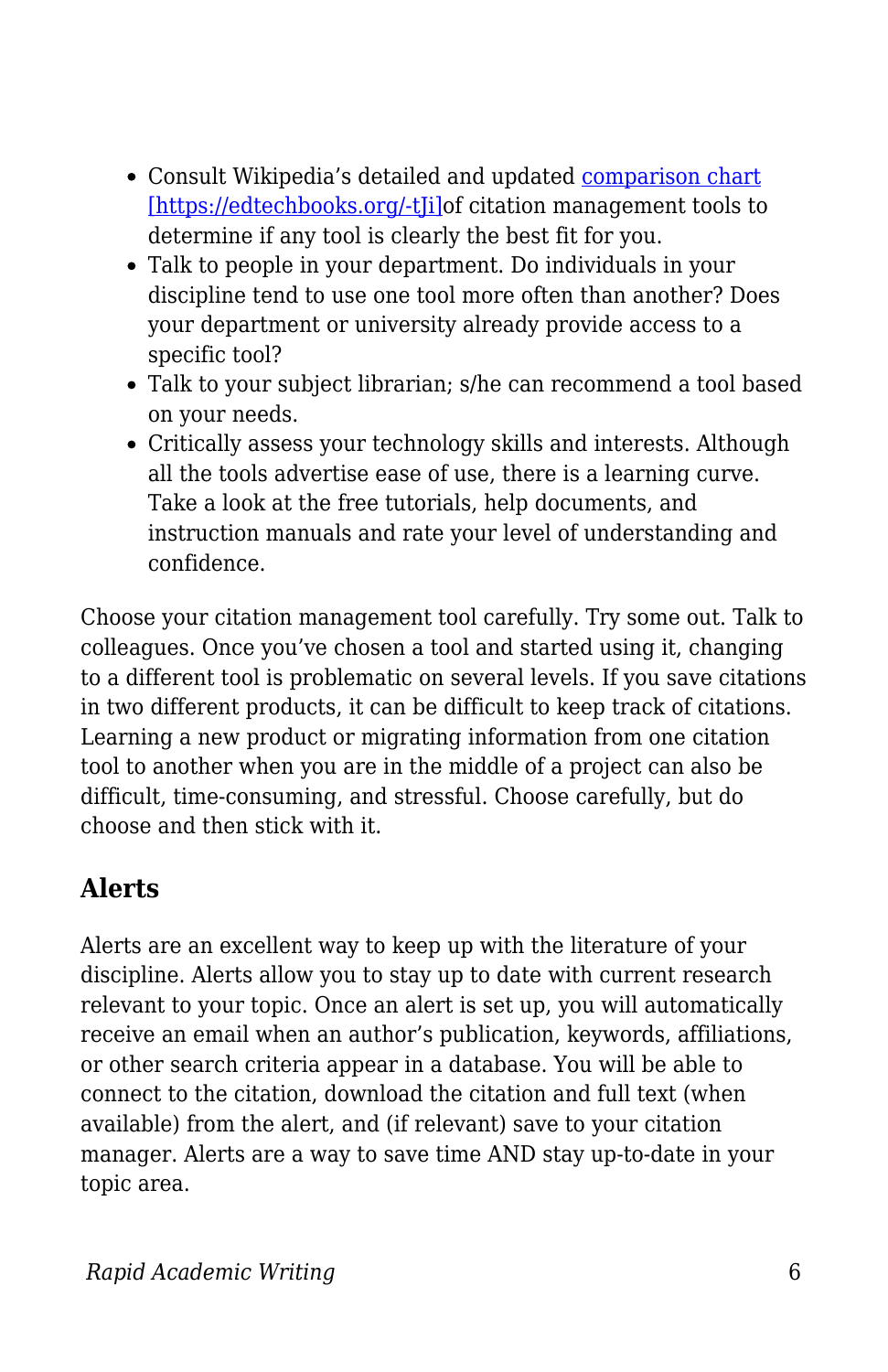#### **Why use alerts?**

- Do you ever feel overwhelmed by the amount of time it takes to stay aware of the latest research and trends in your discipline?
- Do you have so many articles and journals in your "to read" pile that they end up being irrelevant by the time you get to them?
- Do you have a due date for your literature review, but can't find time to check back for the latest updates on the topic?

If you answered yes to any of these questions, note that a number of database aggregators like ProQuest and EBSCO, as well as individual databases, such as ERIC and CINAHL, offer free alert services informing you of new journal issues, recently published articles related to your interests, and more. Most databases and journals use e-mail alerts to inform users of new content. Many researchers set up alerts through Google Scholar. For tips on how to set up alerts in Google Scholar, see the help page at: [https://edtechbooks.org/-iz](https://scholar.google.com/intl/en/scholar/help.html#alerts)

### **Types of alerts**

- 1. Table of Contents (TOC) Alerts These alerts inform users about new journal issues. Depending on the database and your preferred method of delivery, you will receive a table of contents for the issue or links to the full-text articles. Most TOC alerts are delivered via email, but they can also be subscribed to via RSS. A directory of thousands of current and scholarly TOCs is browsable at [https://edtechbooks.org/-EW](http://www.journaltocs.hw.ac.uk/). For a short 2 minute tutorial on how to set up journal alerts through PubMed, see [https://edtechbooks.org/-aRw](https://www.nlm.nih.gov/bsd/viewlet/myncbi/jourup/index.html)
- 2. Saved Searches A saved search alert will notify you when the database identifies new articles related to a customized search. You can specify how often you would like to receive updates (weekly, monthly, etc.).
- 3. Citation Alerts These alerts will inform you when a specified article is cited in a new publication.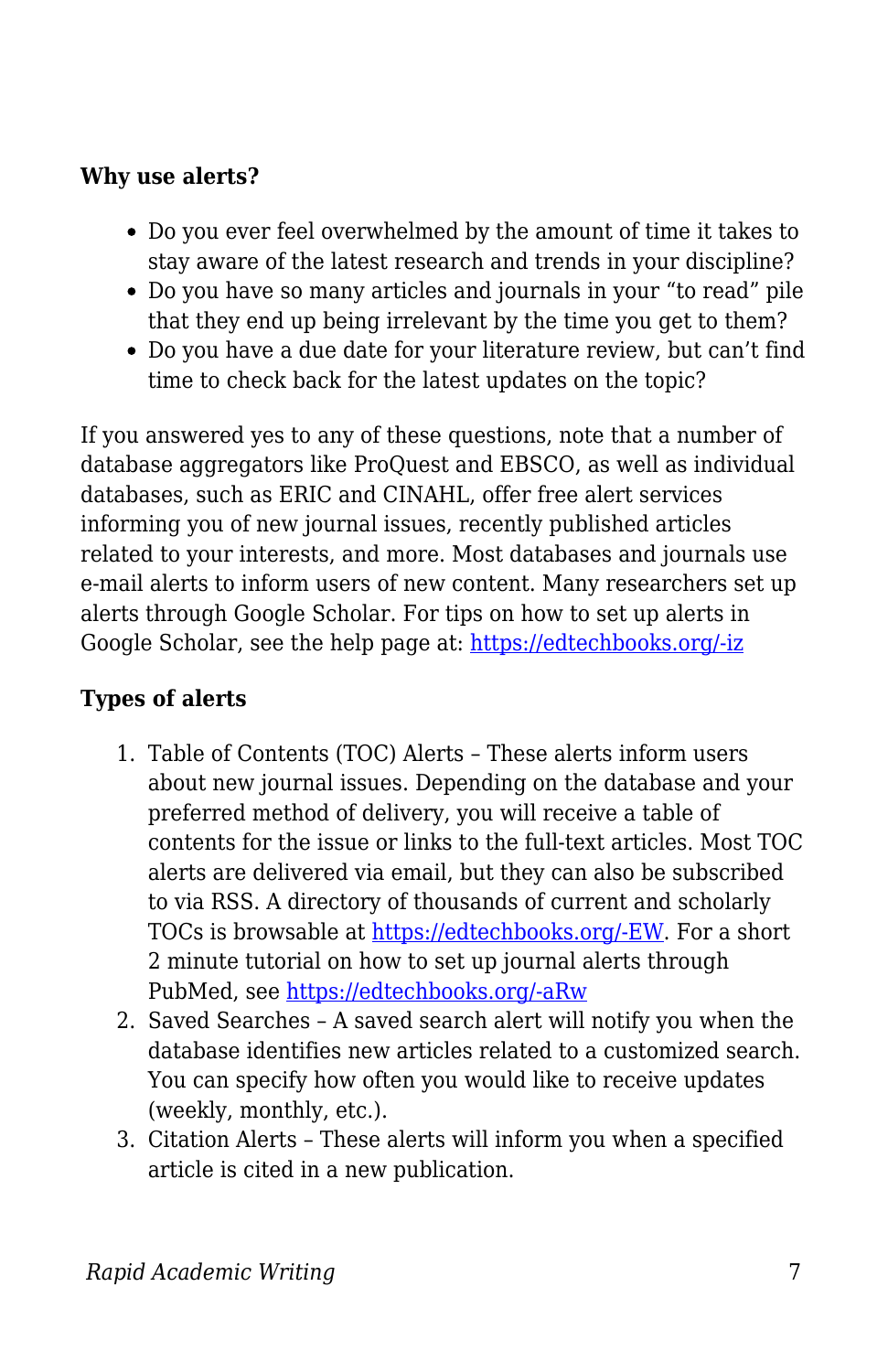Within your citation manager, you can set up custom folders to not only store new articles but also to share both alerts and articles with colleagues or fellow students researching similar topics.

## **Bibliographic citation format**

Once you begin gathering sources for your literature review, you will need to organize and document them. Citations document the source of an idea, statement, or study. A uniform citation style helps both the reader and the writer. A standardized editorial style removes the distraction and confusion of puzzling over the correct punctuation for every reference or the proper formatting for numbers and other data in text. Those elements are codified in the rules of the format style, allowing the reader to focus energy on the substance of the research, rather than how the paper is constructed.

An author writing for publication must follow the rules established by the publisher to avoid inconsistencies. Without established rules of style, each manuscript might use different spellings, notations, and citations, which would confuse and distract readers. The need for a consistent style becomes more apparent and more visible when complex material is presented, such as tables or statistics. Without standardized rules for presentation of data, the reader would spend too much time and energy looking for meaning among the structure.

Likewise, a systematic and standardized bibliographic citation format helps the writer of the literature review keep track of references as they accumulate and find them more efficiently later in the process. "You will be rewarded for your hard work, if not in heaven, then certainly when you come to write your report. You will be able to locate information easily, to regroup and reclassify evidence and to produce referenced quotations to support your arguments." [\(Bell,](https://edtechbooks.org/rapidwriting/lit_rev_conclusion/#ref6) [2005, p. 74 \[https://edtechbooks.org/-dPB\]](https://edtechbooks.org/rapidwriting/lit_rev_conclusion/#ref6)).

There are numerous different bibliographic citation format styles. APA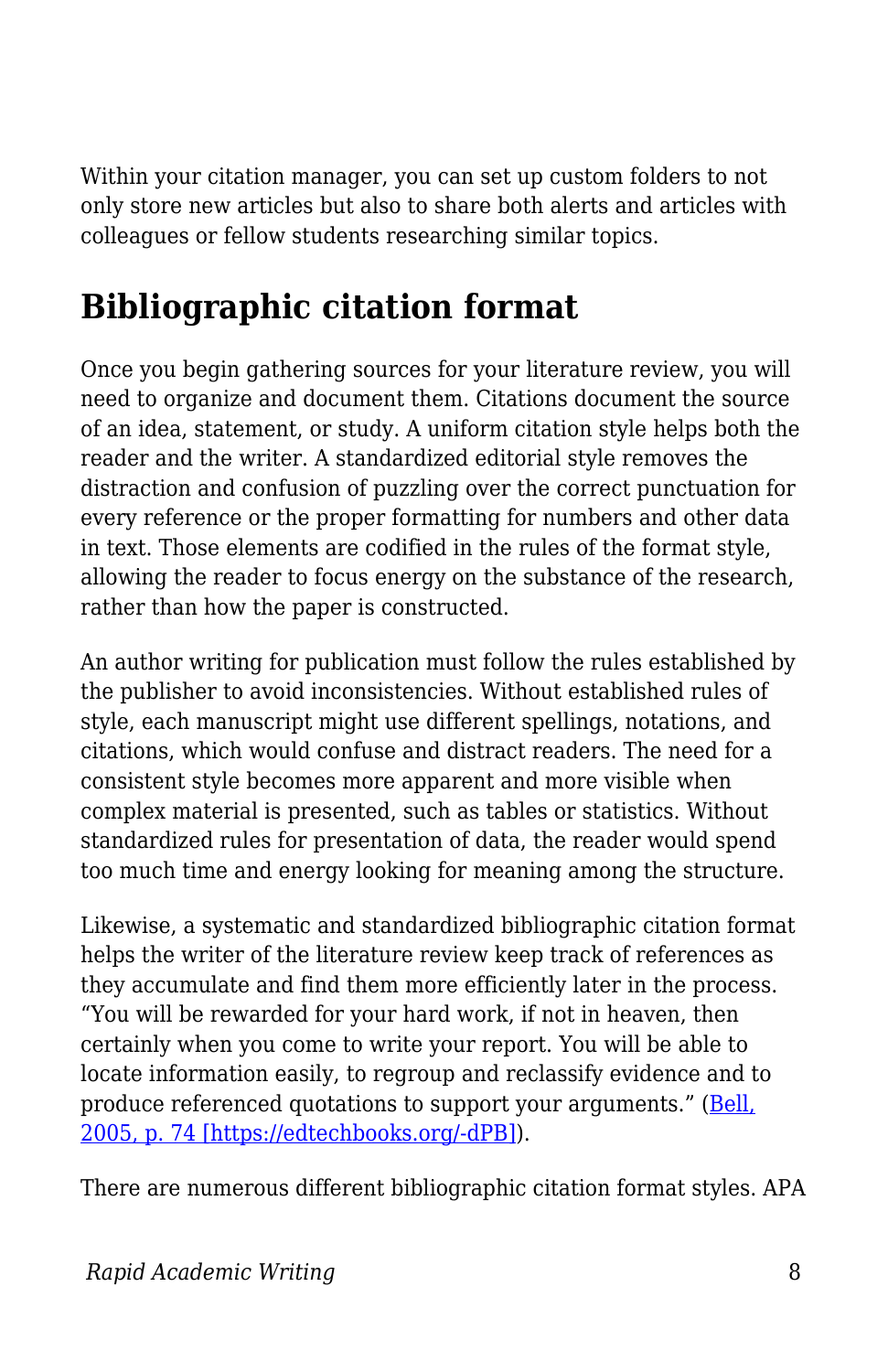(American Psychological Association), MLA (Modern Language Association), Chicago, Turabian, ACS (American Chemical Society), AMA (American Medical Association) , and IEEE (Institute of Electrical and Electronic Engineers) are some of the more common formats in use, but there are many more. The different styles, and different versions within each style, are a source of stress for generations of students and researchers in all disciplines, including those in the health sciences and education. In the social sciences, APA style is frequently used as the default citation style. Your department or discipline may require another format and, if so, that is the one you should accustom yourself with using to document your sources.

As there are over a dozen different citation styles and different disciplines prefer different styles, always check to see if your instructor requires a particular style. Also because the rules for citation styles can change and can be extensive, it is best to refer to the official handbooks/style quides when you can. (Teaching  $\&$ [Learning, 2015, p. 6 \[https://edtechbooks.org/-dPB\]](https://edtechbooks.org/rapidwriting/lit_rev_conclusion/#ref6)).

Whatever citation style and format you decide to use, now is the time to make that decision. Consistently documenting your sources as you read is another way to plan and organize information as you go along, rather than at the end or in the middle.

In addition to print and online manuals detailing the specifics of each citation style, there are numerous websites and other resources that provide document citation formatting help. The [Online Writing Lab](https://owl.english.purdue.edu/owl/) [\(OWL\) \[https://edtechbooks.org/-rw\]](https://owl.english.purdue.edu/owl/) at Purdue University, for example, can answer most questions about APA, MLA, and Chicago style. University writing labs and subject specialist librarians may also help with correctly documenting sources and formatting style.

A useful open resource for graduate students in the social sciences is *[Professional Writing in the Health Disciplines](http://epub-fhd.athabascau.ca/professionalwriting/)*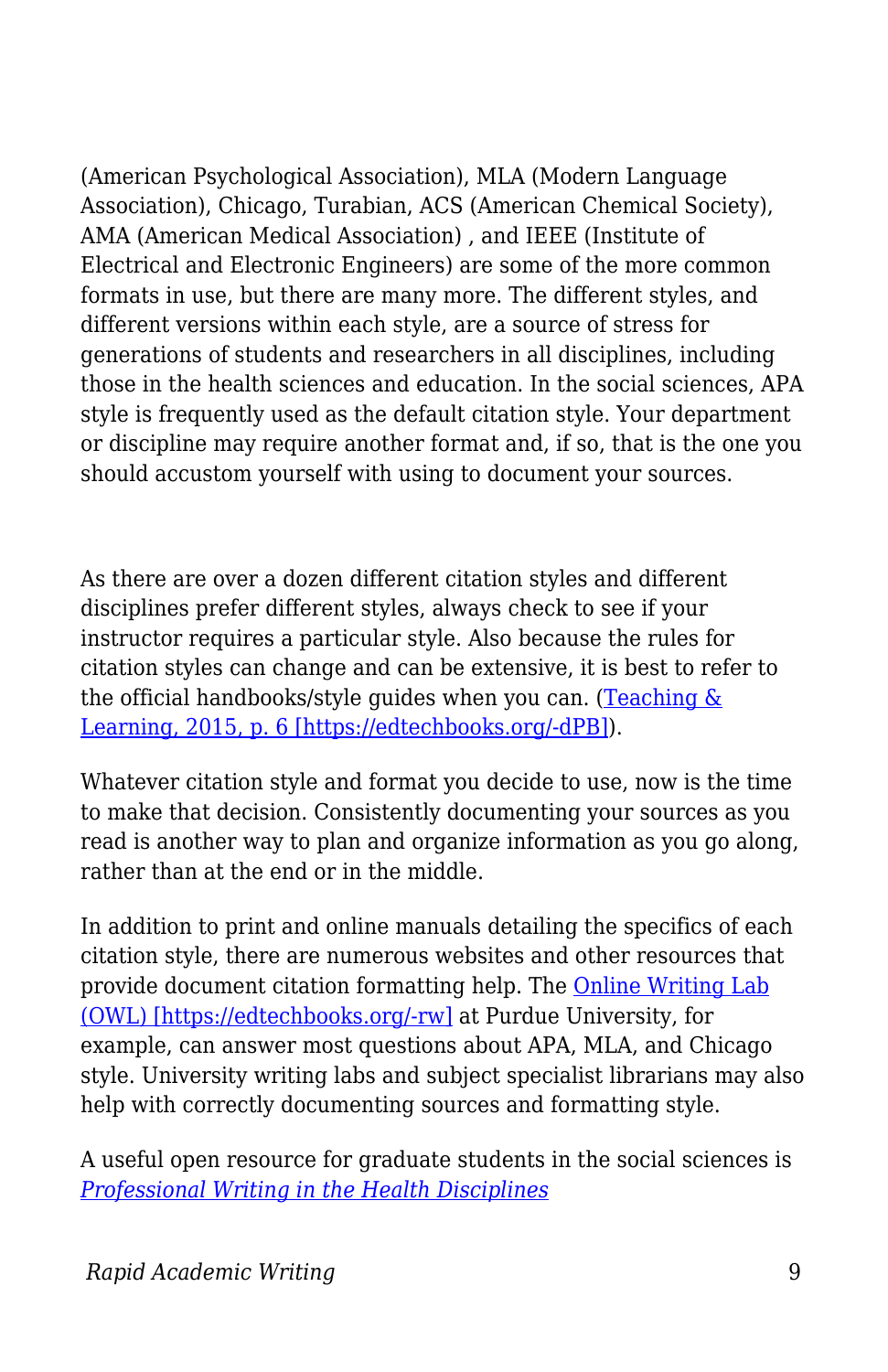*[\[https://edtechbooks.org/-bL\]](http://epub-fhd.athabascau.ca/professionalwriting/)* by Sandra Collins [\(2016](https://edtechbooks.org/rapidwriting/lit_rev_conclusion/#ref6) [\[https://edtechbooks.org/-dPB\]\)](https://edtechbooks.org/rapidwriting/lit_rev_conclusion/#ref6). In addition to discussing how to structure a graduate-level paper, a chapter on APA citation and reference formatting provides extensive detail on how to document sources. Additionally, *[Choosing & Using Sources: A Guide to](https://osu.pb.unizin.org/choosingsources/) [Academic Research \[https://edtechbooks.org/-Wm\]](https://osu.pb.unizin.org/choosingsources/)*[\(Teaching &](https://edtechbooks.org/rapidwriting/lit_rev_conclusion/#ref6) [Learning, 2015 \[https://edtechbooks.org/-dPB\]](https://edtechbooks.org/rapidwriting/lit_rev_conclusion/#ref6)) provides examples and advice for documenting sources using APA style formatting.

### **Practice**

- 1. Review a short introductory tutorial or brochure from each of these 4 citation management tools:
	- 1. [EndNote \[http://endnote.com/training\]](http://endnote.com/training)
	- 2. [Mendeley \[https://edtechbooks.org/-JCP\]](http://community.mendeley.com/guides/videos#lightbox/0/)
	- 3. [RefWorks \[https://edtechbooks.org/-oC\]](http://proquest.libguides.com/newrefworks)
	- 4. [Zotero \[https://edtechbooks.org/-uqG\]](https://www.zotero.org/support/screencast_tutorials)
- 2. Decide which citation management tool you are going to use and request a free trial or download/install a free version to test.
- 3. Using the [Google Scholar Alerts \[https://edtechbooks.org/-fHH\]](https://scholar.google.com/scholar_alerts?view_op=list_alerts&hl=en), set up one or more alerts related to your topic.

### **Test Yourself**

### **Question 1**

Choose a good folder and file naming convention:

- a. MyLitReview/Miscellaneous1
- b. RandomTheories/Supporting
- c. Guidelines/State
- d. Regulations/OtherStuff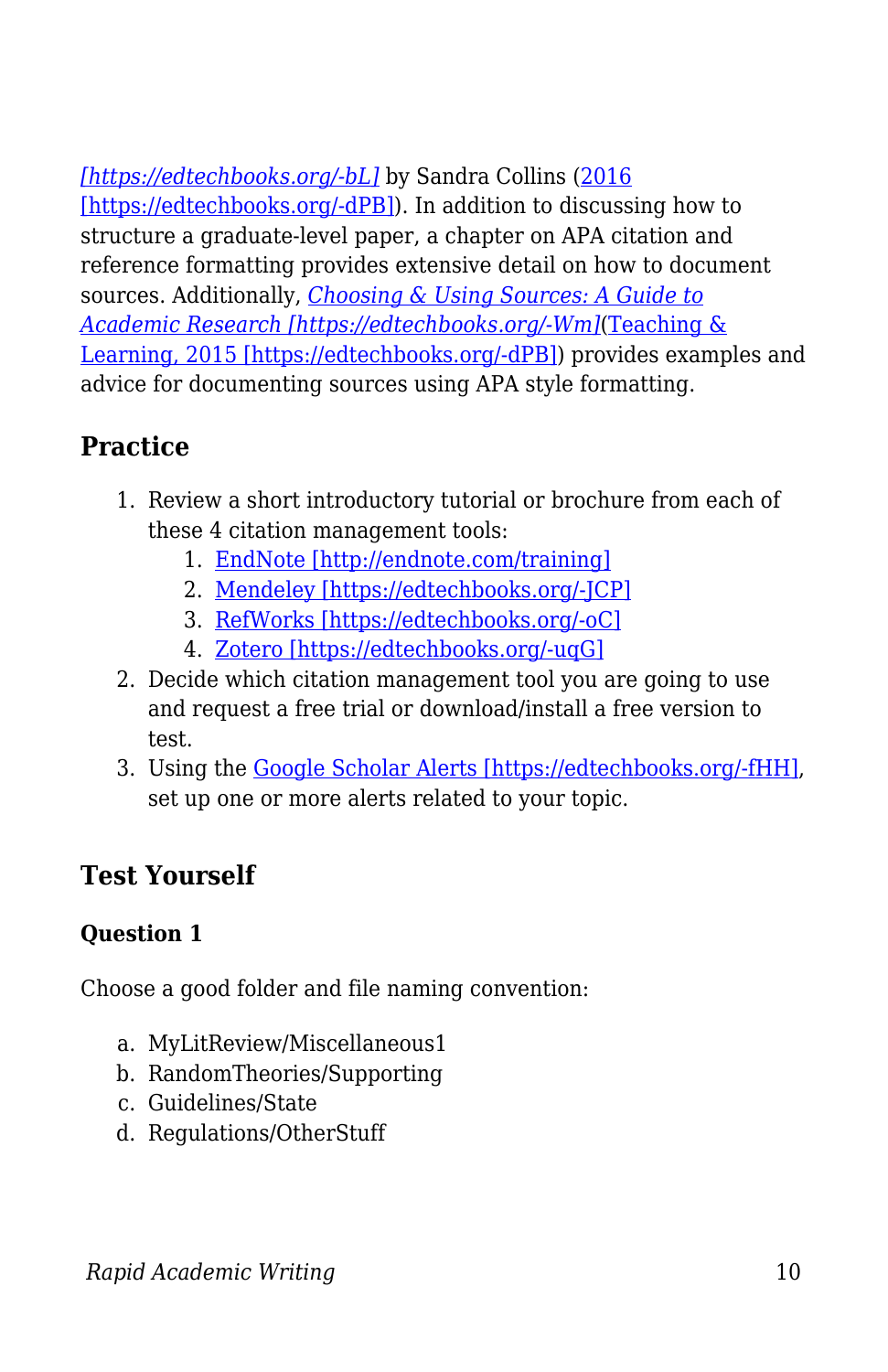### **Question 2**

The advantage of choosing and using a citation management program is:

- a. import citations from databases, websites and library catalogs with a few clicks
- b. create bibliographies in APA style
- c. format citations in APA style
- d. manage, categorize and organize citations
- e. attach PDFs, images and other files to citations
- f. add notes, highlight text, share with colleagues

### **Question 3**

In APA style documentation, what is the correct in-text, parenthetical format for a direct quotation?

- a. (Barrett, 1991, p. 17)
- b. (Barrett, p. 17, 1991)
- c. (Barrett : 17)
- d. (M.P. Barrett [1991]: 17)

### **Question 4**

For journal articles included in the References list, does citation 1 or citation 2 use the correct APA format style:

- a. Poortman, Ann-Rigt. "How Work Affects Divorce: The Mediating Role of Financial and Time Pressures." *Journal of Family Issues* 26.2 (2005): 168-180.
- b. Poortman, A. (2005). How work affects divorce: The mediating role of financial and time pressures. Journal of Family Issues 26(2), 168-180.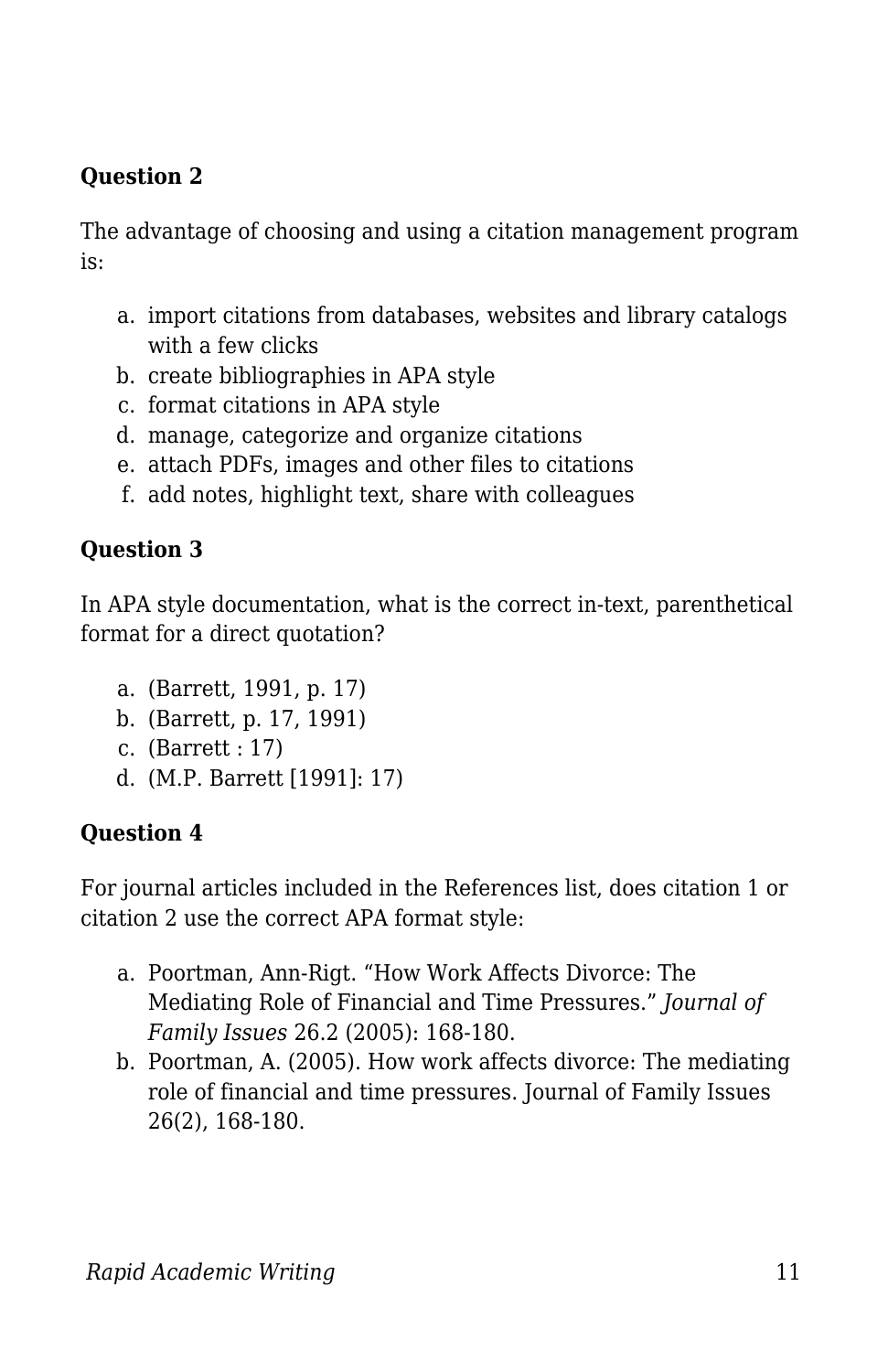### **QUESTION 5**

Select the answer that best describes the function of the reference page:

- a. Sources cited in the paper must appear on the reference page in alphabetical order.
- b. Books and articles read, but not cited in the paper, should be included on the reference page.
- c. Videos and blogs should be cited in the paper, but not included on the reference page.
- d. Sources listed on the reference page do not need to be cited within the paper.



Frederiksen, L., Phelps, S. F., & Kimmons, R. (2018). Documenting Sources. In R. Kimmons & R. E. West